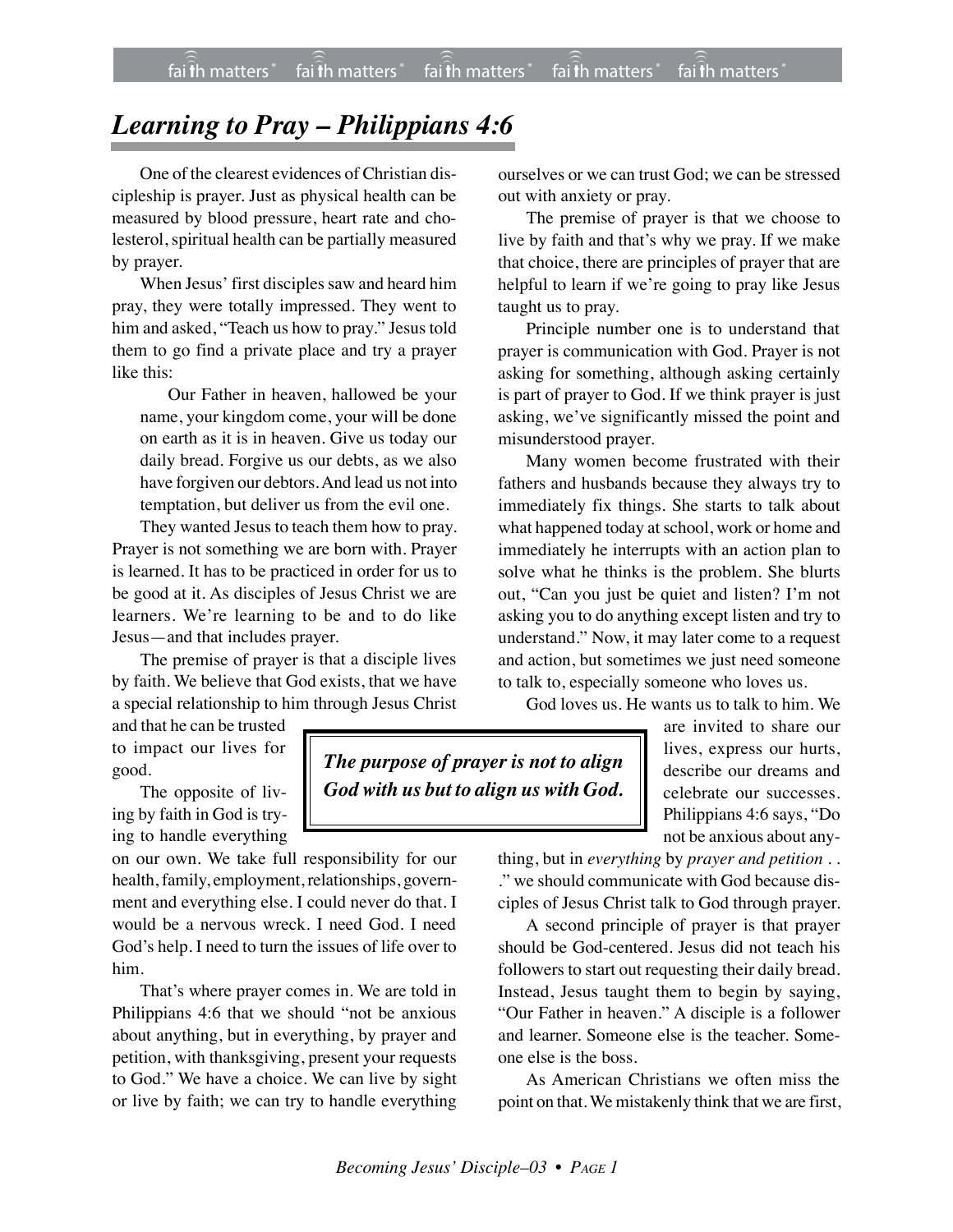we are most important, what we want is what we are supposed to get and that God is a supernatural robot whose job is to make us happy.

I have heard people say, "I told God what I wanted, and he didn't do it. I don't think I can ever trust him again." But God is not a celestial mail order service. Prayer is not connecting to God.com to place an order. Our goal should be God's purposes and pleasures—not our own.

Prayer is not to bring God into alignment with us but us with God. When a pilot is approaching the airport there is communication between the cockpit and the control tower. The purpose is to get the aircraft aligned with the runway. The pilot doesn't ask the airport to move the runway 5 degrees or 50 yards to the left. The runway doesn't move to accommodate the plane; the plane moves to align with the runway.

And so it is with prayer. The purpose of prayer is not to align God with us but to align us with God. Prayer is communication with God in order to line up our lives with his will and righteousness. Confession of sin is part of the alignment, admitting where we have gone off course, asking for forgiveness and getting us back on track. Alignment includes the words of one of Jesus' prayers when he said, " . . . not my will but your will be done."

It is within the context of the first three principles of prayer that we experience the fourth principle of prayer—that God hears and answers Jesus' disciples. This is a most amazing truth. Disciples of Jesus Christ connect with God and communicate through prayer so that we don't need to be "anxious about anything, but in everything, by prayer and petition, with thanksgiving, (we) present (our) requests to God" who hears and answers.

When we pray, these principles are turned into experience. This topic and the words of Philippians 4:6 were chosen months in advance as part of the series "Becoming Jesus' Disciple." But a week ago Saturday night when we arrived home after the Saturday evening church service there was a telephone voice message saying that my mother had fallen, been seriously injured and had been taken by ambulance to the hospital in Boca Raton, Florida. I phoned the hospital and talked to the ER nurse who said that she had been there for an hour or two and was on a gurney in the hallway waiting to be seen by a physician. I thought about her there—alone, in pain, perhaps scared . . . and I cried. What could I do half a continent away? I was scheduled to preach on Sunday morning. It was too late on Saturday for a flight. I was anxious.

Charleen took my hand and we prayed together. "Do not be anxious about anything, but in everything, by prayer and petition, with thanksgiving, present your requests to God." So we asked for God's help to do what we couldn't do.

Within an hour there was a pastor by her side whom my mother has known all of his life. Within 12 hours she had successful surgery completed by an orthopedic surgeon whom Charleen and I grew up with and who repeatedly reminded me that my mother was his Sunday School teacher when he was five years old. (Which is to say, if you're a teacher of a five-year-old, be nice to them because you never know when you may need them later in life!) Within less than 24 hours Charleen and I were by her side in Florida. Within less than a week she was dismissed from the hospital and recovering well.

All our lives are filled with uncertainty, surprises, anxiety and things we cannot control. What do we do about it? Disciples of Jesus Christ live by faith. Disciples of Jesus Christ pray.

Since disciples learn to pray, let's talk about the actual practice of prayer. Jesus said in Matthew 6:6, "When you pray, go into your room, close the door and prayer to your Father." Jesus often slipped away from family and friends for private prayer.

Each of us should establish a place for regular private prayer. It may be our bedroom, office, basement, porch or car. Ideally, it should be a place where we can sit, stand or kneel, and a place where we can be silent or pray out loud. It isn't the only place to pray because we should pray throughout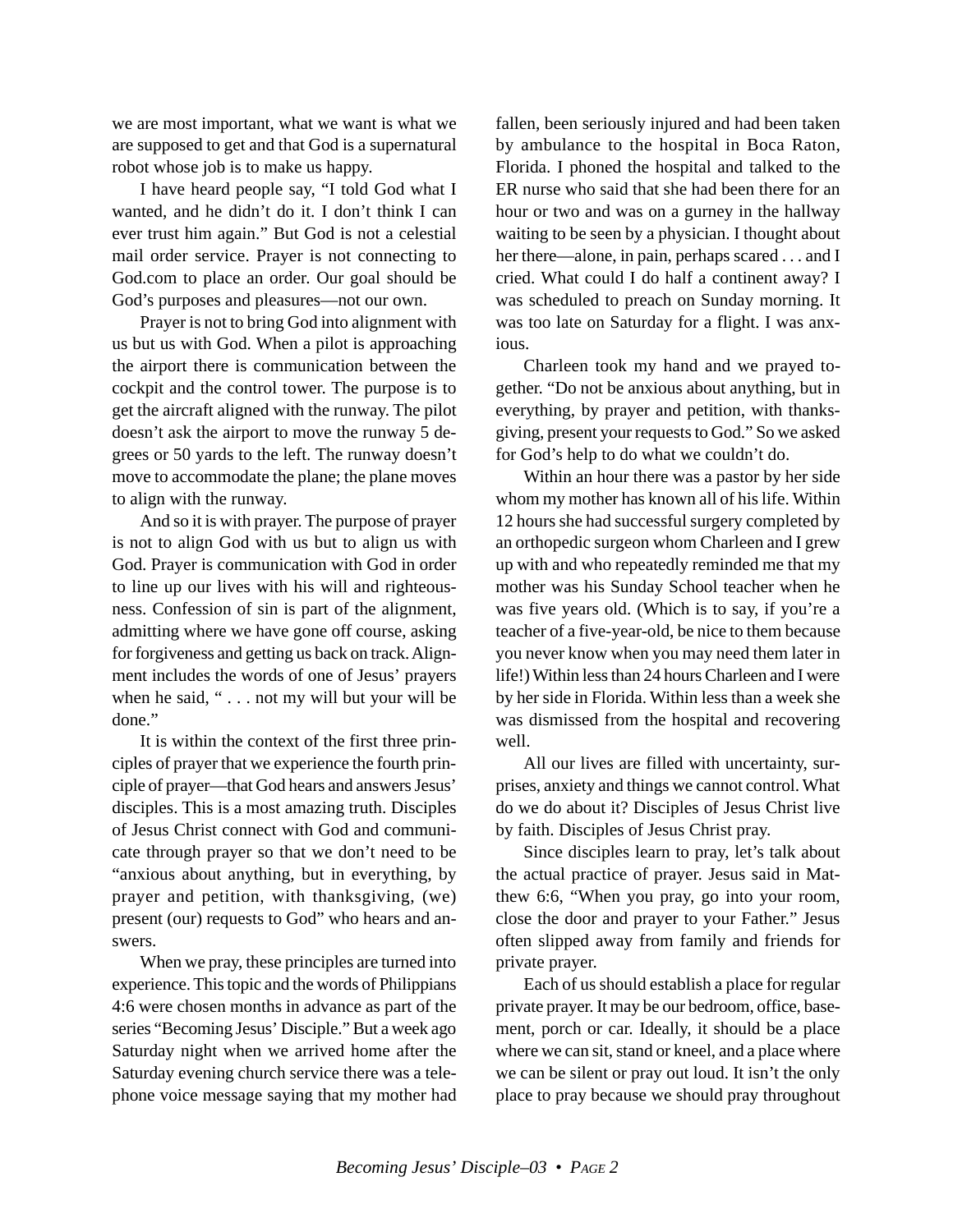the day, but there should be a regular place and time for private prayer.

But there is another practice of prayer that is very important and that is to pray publicly. The Bible tells about many prayers. The only way we know about any of them is that they were publicly shared, including the Lord's Prayer. There is a special supernatural power and blessing which accompanies prayer with others. Specifically blessed are marriages where the couple prays together. Lifelong impact shapes the lives of children who grow up hearing their parents pray. Amazing things happen when small groups of Christians pray together.

Some Christians find public prayer difficult and uncomfortable. The reasons may be many. Some are shy; some are reluctant. Some haven't prayed in private so they are not very good at praying in public. And many are simply afraid of saying the wrong thing.

But remember that prayer is learned. So pray

out loud when you're alone. Then move from that to praying out loud in the presence of those who are trusted members of the family and close Christian friends. Think through your prayer in advance. If necessary write it

out, practice it, read it. You will discover that it gets easier and better with time. But there is a wonderful spiritual benefit to learning to pray with others.

Practice number three is to pray frequently. Just as conversation is spread through our day, we should converse often with God. In the car, while out running, lying in bed before we fall asleep, during emergencies, at church, in business meetings, at school—talk often to God about everything. We are told in 1 Thessalonians 5 that we are to pray continually. Praying continually doesn't mean non-stop. It's more like carrying a cell phone and making multiple calls throughout every day. In other words, stay in touch with God.

Number four is to pray supernaturally. Prayer is not natural—it's supernatural. We should recognize that we are tapping into God. There is presence. There is power. It goes beyond anything merely human and ordinary. We should expect to experience God. It is an experience unlike other experiences in other relationships that we have. So ask the Holy Spirit to empower you. Request a spiritual encounter with God when you pray. Expect to experience God in wonderful ways that will be impossible to later explain. Expect God!

From Romans 8:26 we learn a little about how supernatural prayer works. When we are praying, connected with God, but run out of words to say, the Holy Spirit takes over our prayers and goes beyond human language with supernatural sounds for which there are no human words. The Bible describes it as "groans"—perhaps because there is no other word that we would understand. So, pray supernaturally. Expect God!

The normal pattern of prayer is that we pray in terms of the Trinity: the Father, the Son and the

*…there is a wonderful spiritual benefit to learning to pray with others.*

Holy Spirit. While we may pray to one or all three, there is a normal biblical pattern to prayer. Pray to God the Father, in the name of Jesus the Son, through the power of the Holy

Spirit. The Holy Spirit lives in every Christian. Our souls are connected to the Spirit. We use that connection, pray in the name of Jesus and talk directly to God the Father.

 The typical content of prayer should be worship, confession, thanksgiving and requests. Certainly we can pray in different ways with different content, but there are some helpful biblical guidelines about the structure of a disciple's prayer and what to say.

When we phone someone there is a typical routine. "Hello, this is Leith Anderson. I'm calling for George. Hi, George, how are you today? It's always good to talk to you. I'm sorry I didn't call sooner. I want to thank you for shoveling my driveway last week and I was wondering if you could help me out again tomorrow." This conver